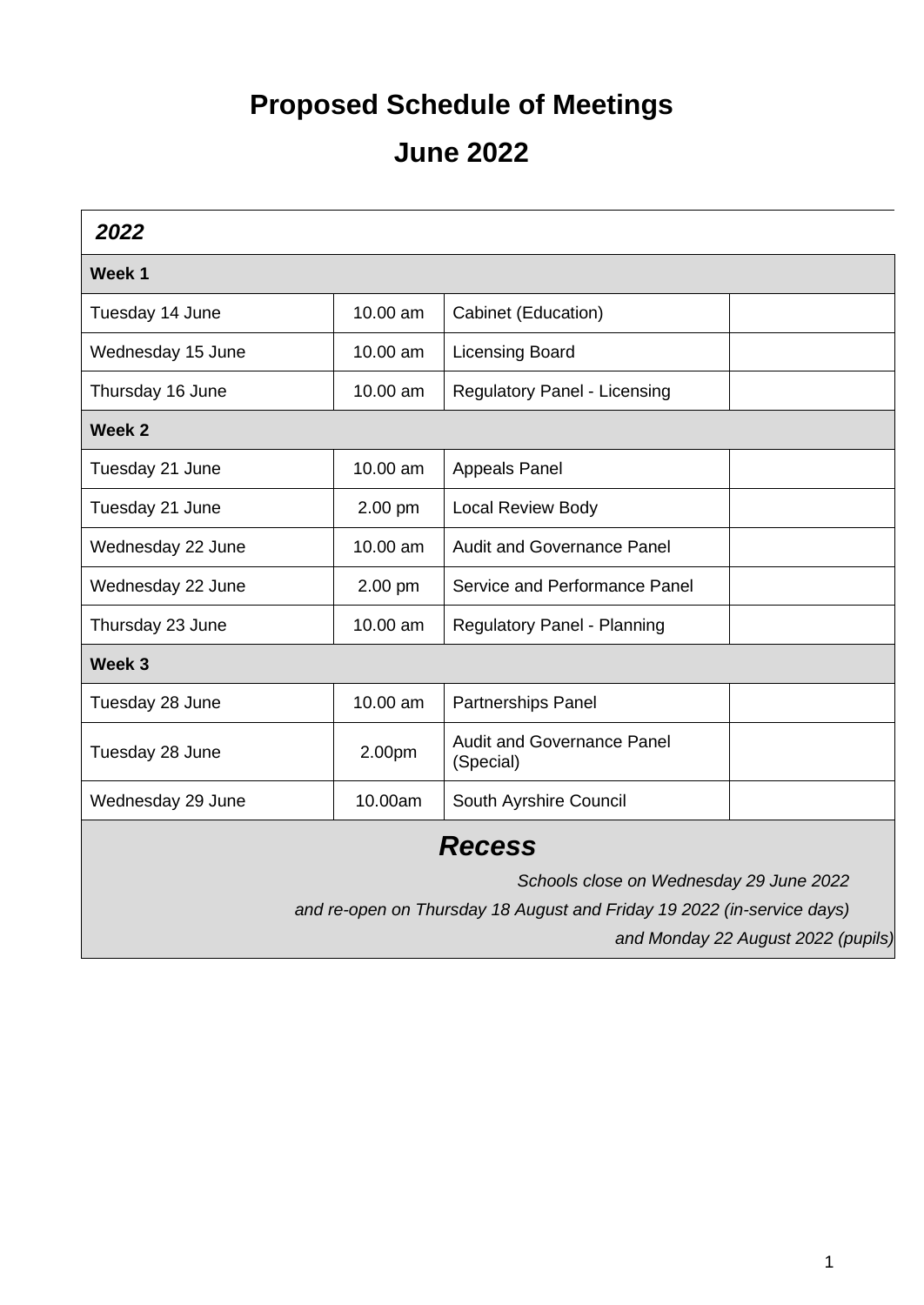## **Schedule of Meetings – August 2022 to June 2023**

| 2022                                                     |          |                                     |  |  |
|----------------------------------------------------------|----------|-------------------------------------|--|--|
| Week 1                                                   |          |                                     |  |  |
| Tuesday 23 August                                        | 10.00 am | Service and Performance Panel       |  |  |
| Tuesday 23 August                                        | 2.00 pm  | <b>Local Review Body</b>            |  |  |
| Thursday 25 August                                       | 10.00 am | <b>Licensing Board</b>              |  |  |
| Week 2                                                   |          |                                     |  |  |
| Tuesday 30 August                                        | 10.00 am | Cabinet                             |  |  |
| Thursday 1 September                                     | 10.00 am | Regulatory Panel - Licensing        |  |  |
| Week <sub>3</sub>                                        |          |                                     |  |  |
| Wednesday 7 September                                    | 10.00 am | <b>Audit and Governance Panel</b>   |  |  |
| Week 4                                                   |          |                                     |  |  |
| Tuesday 13 September                                     | 2.00 pm  | <b>Local Review Body</b>            |  |  |
| Wednesday 14 September                                   | 10.00 am | <b>Appeals Panel</b>                |  |  |
| Thursday 15 September                                    | 10.00 am | <b>Regulatory Panel - Planning</b>  |  |  |
| Friday 16 and Monday 19 September 2022 - Public Holidays |          |                                     |  |  |
| Week 5                                                   |          |                                     |  |  |
| Tuesday 20 September                                     | 10.00 am | Service and Performance Panel       |  |  |
| Wednesday 21 September                                   | 10.00 am | Partnerships Panel                  |  |  |
| Thursday 22 September                                    | 10.00 am | <b>Licensing Board</b>              |  |  |
| Week 6                                                   |          |                                     |  |  |
| Tuesday 27 September                                     | 10.00 am | Cabinet (Education)                 |  |  |
| Thursday 29 September                                    | 10.00 am | <b>Regulatory Panel - Licensing</b> |  |  |
| Week 7                                                   |          |                                     |  |  |
| Tuesday 4 October                                        | 2.00 pm  | Local Review Body                   |  |  |
| Wednesday 5 October                                      | 10.00 am | Audit and Governance Panel          |  |  |
| Week 8                                                   |          |                                     |  |  |
| Tuesday 11 October                                       | 10.00 am | <b>Appeals Panel</b>                |  |  |
| Wednesday 12 October                                     | 10.00 am | <b>Regulatory Panel - Planning</b>  |  |  |
| Thursday 13 October                                      | 10.00 am | South Ayrshire Council              |  |  |

*Recess - Schools Close on Friday 14 October 2022 and re-open on* 

*Monday 24 October 2022 (in-service day) and Tuesday 25 October 2022 (pupils)*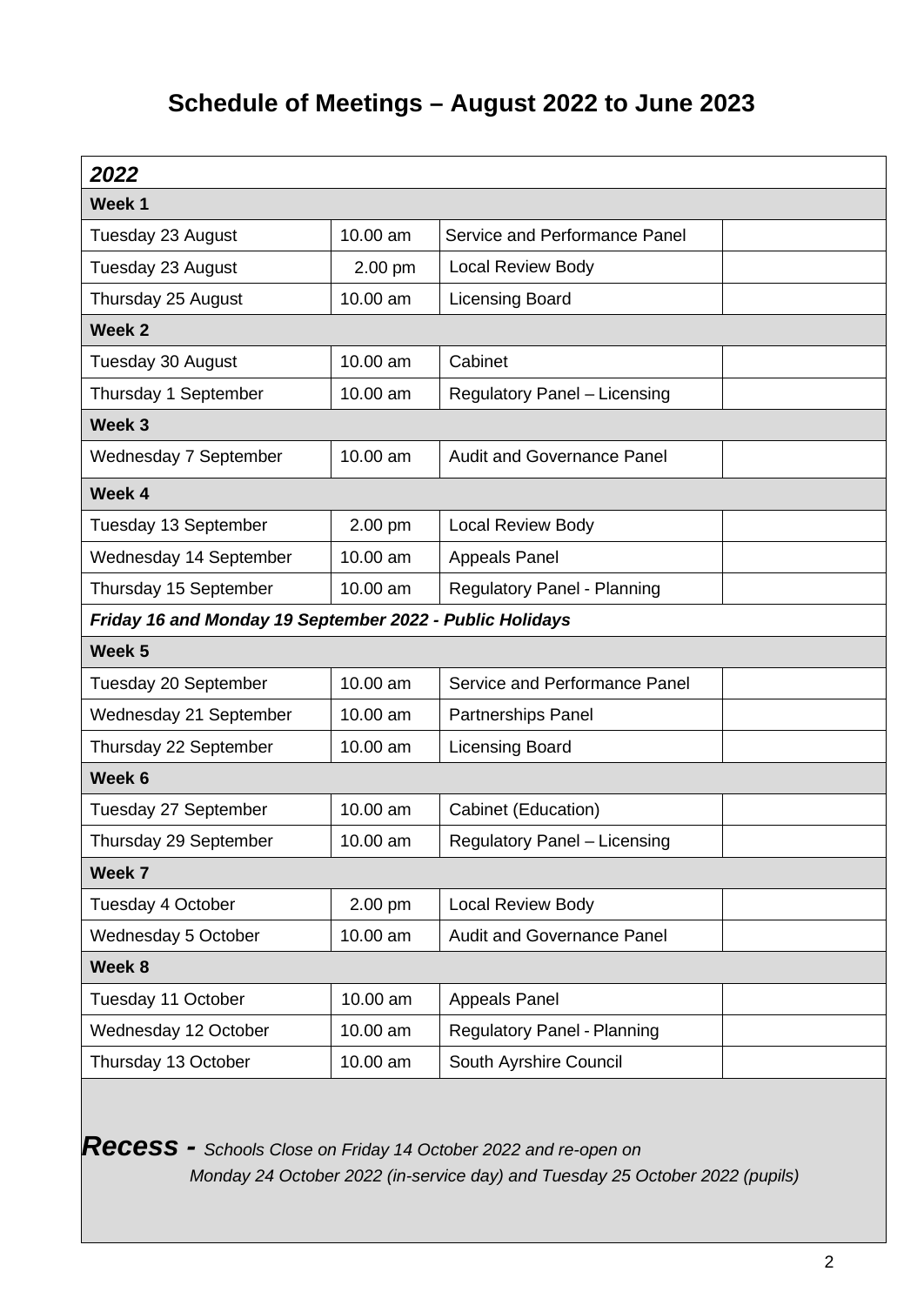| 2022                  |          |                                     |  |  |
|-----------------------|----------|-------------------------------------|--|--|
| Week 1                |          |                                     |  |  |
| Tuesday 25 October    | 10.00 am | Service and Performance Panel       |  |  |
| Tuesday 25 October    | 2.00 pm  | <b>Local Review Body</b>            |  |  |
| Thursday 27 October   | 10.00 am | <b>Licensing Board</b>              |  |  |
| Week 2                |          |                                     |  |  |
| Tuesday 1 November    | 10.00 am | Cabinet                             |  |  |
| Thursday 3 November   | 10.00 am | <b>Regulatory Panel - Licensing</b> |  |  |
| Week 3                |          |                                     |  |  |
| Wednesday 9 November  | 10.00 am | <b>Audit and Governance Panel</b>   |  |  |
| Week 4                |          |                                     |  |  |
| Tuesday 15 November   | 2.00 pm  | <b>Local Review Body</b>            |  |  |
| Wednesday 16 November | 10.00 am | <b>Appeals Panel</b>                |  |  |
| Thursday 17 November  | 10.00 am | <b>Regulatory Panel - Planning</b>  |  |  |
| Week 5                |          |                                     |  |  |
| Tuesday 22 November   | 10.00 am | Service and Performance Panel       |  |  |
| Wednesday 23 November | 10.00 am | <b>Partnerships Panel</b>           |  |  |
| Thursday 24 November  | 10.00 am | <b>Licensing Board</b>              |  |  |
| Week 6                |          |                                     |  |  |
| Tuesday 29 November   | 10.00 am | Cabinet (Education)                 |  |  |
| Thursday 1 December   | 10.00 am | Regulatory Panel - Licensing        |  |  |
| Week 7                |          |                                     |  |  |
| Tuesday 6 December    | 2.00 pm  | Local Review Body                   |  |  |
| Wednesday 7 December  | 10.00 am | <b>Audit and Governance Panel</b>   |  |  |
| Week 8                |          |                                     |  |  |
| Tuesday 13 December   | 10.00 am | <b>Appeals Panel</b>                |  |  |
| Wednesday 14 December | 10.00 am | <b>Regulatory Panel - Planning</b>  |  |  |
| Thursday 15 December  | 10.00 am | South Ayrshire Council              |  |  |

*Recess - Schools Close on Friday 23 December 2022 and re-open on Monday 9 January 2023*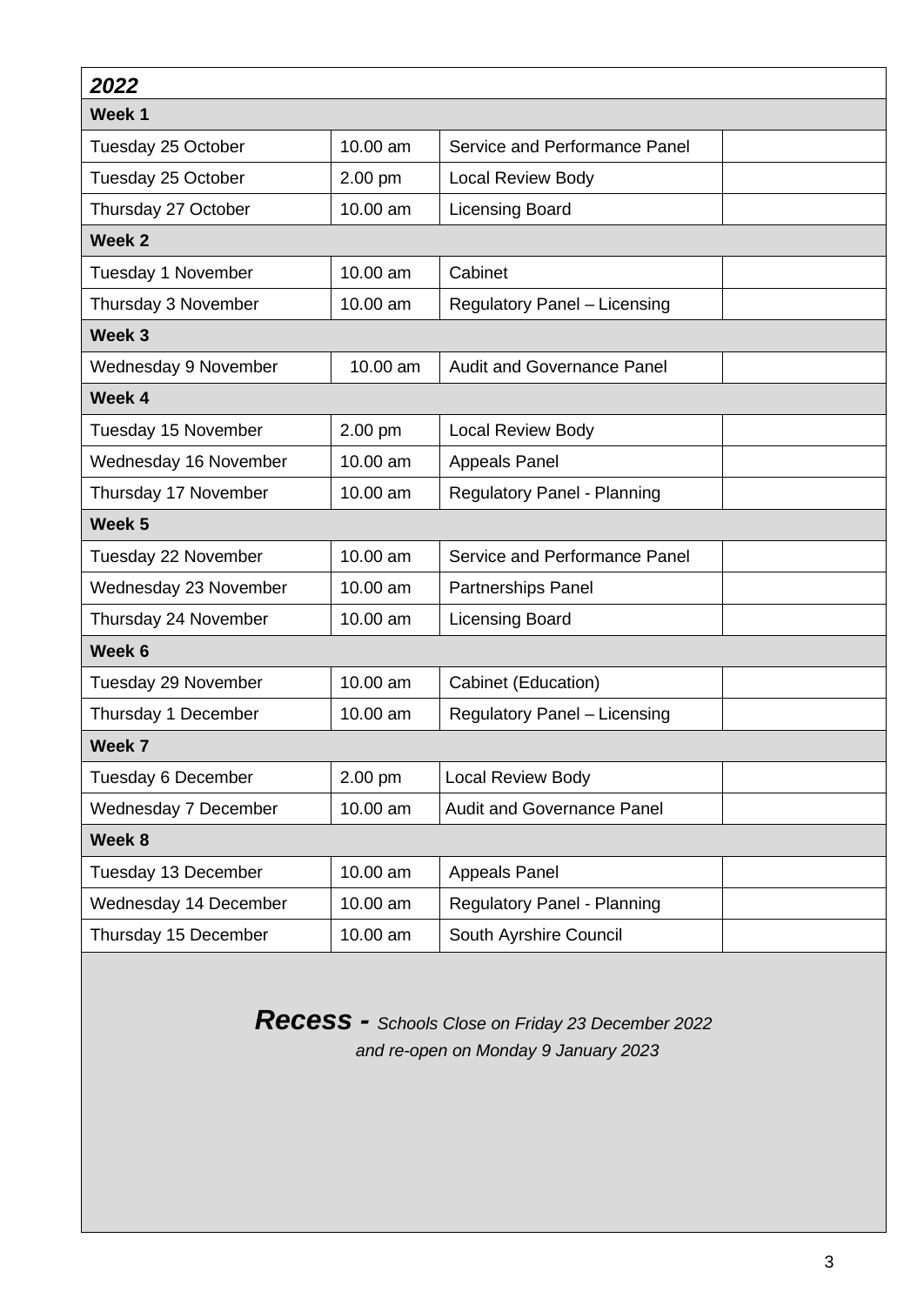| 2023                        |          |                                                                                                                                                     |  |
|-----------------------------|----------|-----------------------------------------------------------------------------------------------------------------------------------------------------|--|
| Week 1                      |          |                                                                                                                                                     |  |
| Tuesday 10 January          | 10.00 am | Service and Performance Panel                                                                                                                       |  |
| Tuesday 10 January          | 2.00 pm  | <b>Local Review Body</b>                                                                                                                            |  |
| Thursday 12 January         | 10.00 am | <b>Licensing Board</b>                                                                                                                              |  |
| Week 2                      |          |                                                                                                                                                     |  |
| Tuesday 17 January          | 10.00 am | Cabinet                                                                                                                                             |  |
| Thursday 19 January         | 10.00 am | <b>Regulatory Panel - Licensing</b>                                                                                                                 |  |
| Week 3                      |          |                                                                                                                                                     |  |
| Wednesday 25 January        | 10.00 am | <b>Audit and Governance Panel</b>                                                                                                                   |  |
| Week 4                      |          |                                                                                                                                                     |  |
| Tuesday 31 January          | 2.00 pm  | <b>Local Review Body</b>                                                                                                                            |  |
| Wednesday 1 February        | 10.00 am | <b>Appeals Panel</b>                                                                                                                                |  |
| Thursday 2 February         | 10.00 am | <b>Regulatory Panel - Planning</b>                                                                                                                  |  |
| Week 5                      |          |                                                                                                                                                     |  |
| Tuesday 7 February          | 10.00 am | Service and Performance Panel                                                                                                                       |  |
| <b>Wednesday 8 February</b> | 10.00 am | Partnerships Panel                                                                                                                                  |  |
| Thursday 9 February         | 10.00 am | <b>Licensing Board</b>                                                                                                                              |  |
|                             |          | Schools Close on Thursday 9 February 2023<br>and re-open on Tuesday 14 February 2023 (in-service day)<br>Wednesday 15 February 2023 (pupils return) |  |
| Week 6                      |          |                                                                                                                                                     |  |
| Wednesday 15 February       | 10.00 am | Cabinet (Education)                                                                                                                                 |  |
| Thursday 16 February        | 10.00 am | <b>Regulatory Panel - Licensing</b>                                                                                                                 |  |
| Week 7                      |          |                                                                                                                                                     |  |
| Tuesday 21 February         | 2.00 pm  | <b>Local Review Body</b>                                                                                                                            |  |
| Wednesday 22 February       | 10.00 am | <b>Audit and Governance Panel</b>                                                                                                                   |  |
| Week 8                      |          |                                                                                                                                                     |  |
| Tuesday 28 February         | 10.00 am | <b>Appeals Panel</b>                                                                                                                                |  |
| Wednesday 1 March           | 10.00 am | <b>Regulatory Panel - Planning</b>                                                                                                                  |  |

| Week 1           |          |                               |  |
|------------------|----------|-------------------------------|--|
| Tuesday 7 March  | 10.00 am | Service and Performance Panel |  |
| Thursday 9 March | 10.00 am | Licensing Board               |  |

Thursday 2 March 10.00 am South Ayrshire Council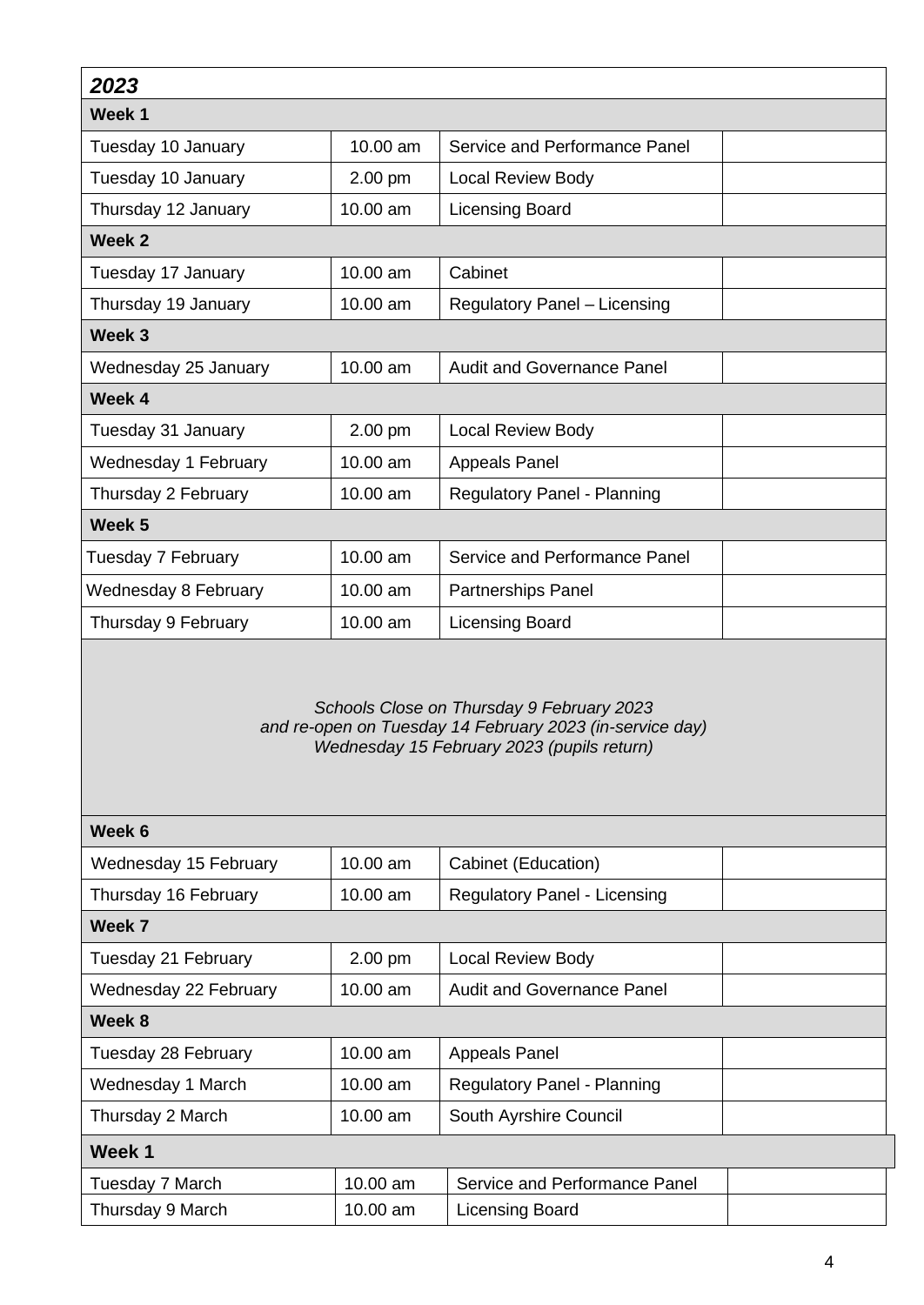| 2023                                                                          |           |                                                                                    |  |  |  |
|-------------------------------------------------------------------------------|-----------|------------------------------------------------------------------------------------|--|--|--|
| Week 2                                                                        |           |                                                                                    |  |  |  |
| Tuesday 14 March                                                              | 10.00 am  | Cabinet                                                                            |  |  |  |
| Tuesday 14 March                                                              | 2.00 pm   | <b>Local Review Body</b>                                                           |  |  |  |
| Thursday 16 March                                                             | 10.00 am  | <b>Regulatory Panel - Licensing</b>                                                |  |  |  |
| Week 3                                                                        |           |                                                                                    |  |  |  |
| Wednesday 22 March                                                            | 10.00 am  | <b>Audit and Governance Panel</b>                                                  |  |  |  |
| Week 4                                                                        |           |                                                                                    |  |  |  |
| Wednesday 29 March                                                            | 10.00 am  | <b>Appeals Panel</b>                                                               |  |  |  |
| Thursday 30 March                                                             | 10.00 am  | <b>Regulatory Panel - Planning</b>                                                 |  |  |  |
|                                                                               |           | Recess - Schools close on Friday 31 March 2023 and re-open on Monday 17 April 2023 |  |  |  |
| Friday 7 April 2023 – Public Holiday<br>Monday 10 April 2023 – Public Holiday |           |                                                                                    |  |  |  |
|                                                                               |           |                                                                                    |  |  |  |
| Week <sub>5</sub>                                                             |           |                                                                                    |  |  |  |
| Tuesday 18 April                                                              | 10.00 am  | Service and Performance Panel                                                      |  |  |  |
| Tuesday 18 April                                                              | $2.00$ pm | <b>Local Review Body</b>                                                           |  |  |  |
| Wednesday 19 April                                                            | 10.00 am  | <b>Partnerships Panel</b>                                                          |  |  |  |
| Thursday 20 April                                                             | 10.00 am  | <b>Licensing Board</b>                                                             |  |  |  |
| Week 6                                                                        |           |                                                                                    |  |  |  |
| Tuesday 25 April                                                              | 10.00 am  | Cabinet (Education)                                                                |  |  |  |
| Thursday 27 April                                                             | 10.00 am  | <b>Regulatory Panel - Licensing</b>                                                |  |  |  |
| Monday 1 May 2023 - Public Holiday                                            |           |                                                                                    |  |  |  |
| Week 7                                                                        |           |                                                                                    |  |  |  |
| Wednesday 3 May                                                               | 10.00 am  | <b>Audit and Governance Panel</b>                                                  |  |  |  |
| Week 8                                                                        |           |                                                                                    |  |  |  |
| Tuesday 9 May                                                                 | 2.00 pm   | Local Review Body                                                                  |  |  |  |
| Wednesday 10 May                                                              | 10.00 am  | <b>Appeals Panel</b>                                                               |  |  |  |
| Thursday 11 May                                                               | 10.00 am  | <b>Regulatory Panel - Planning</b>                                                 |  |  |  |
| Week 1                                                                        |           |                                                                                    |  |  |  |
| Tuesday 16 May                                                                | 10.00 am  | Service and Performance Panel                                                      |  |  |  |
| Thursday 18 May                                                               | 10.00 am  | <b>Licensing Board</b>                                                             |  |  |  |
| Week 2                                                                        |           |                                                                                    |  |  |  |
| Tuesday 23 May                                                                | 10.00 am  | Cabinet                                                                            |  |  |  |
| Thursday 25 May                                                               | 10.00 am  | Regulatory Panel - Licensing                                                       |  |  |  |

**Monday 29 May 2023 – Public Holiday**